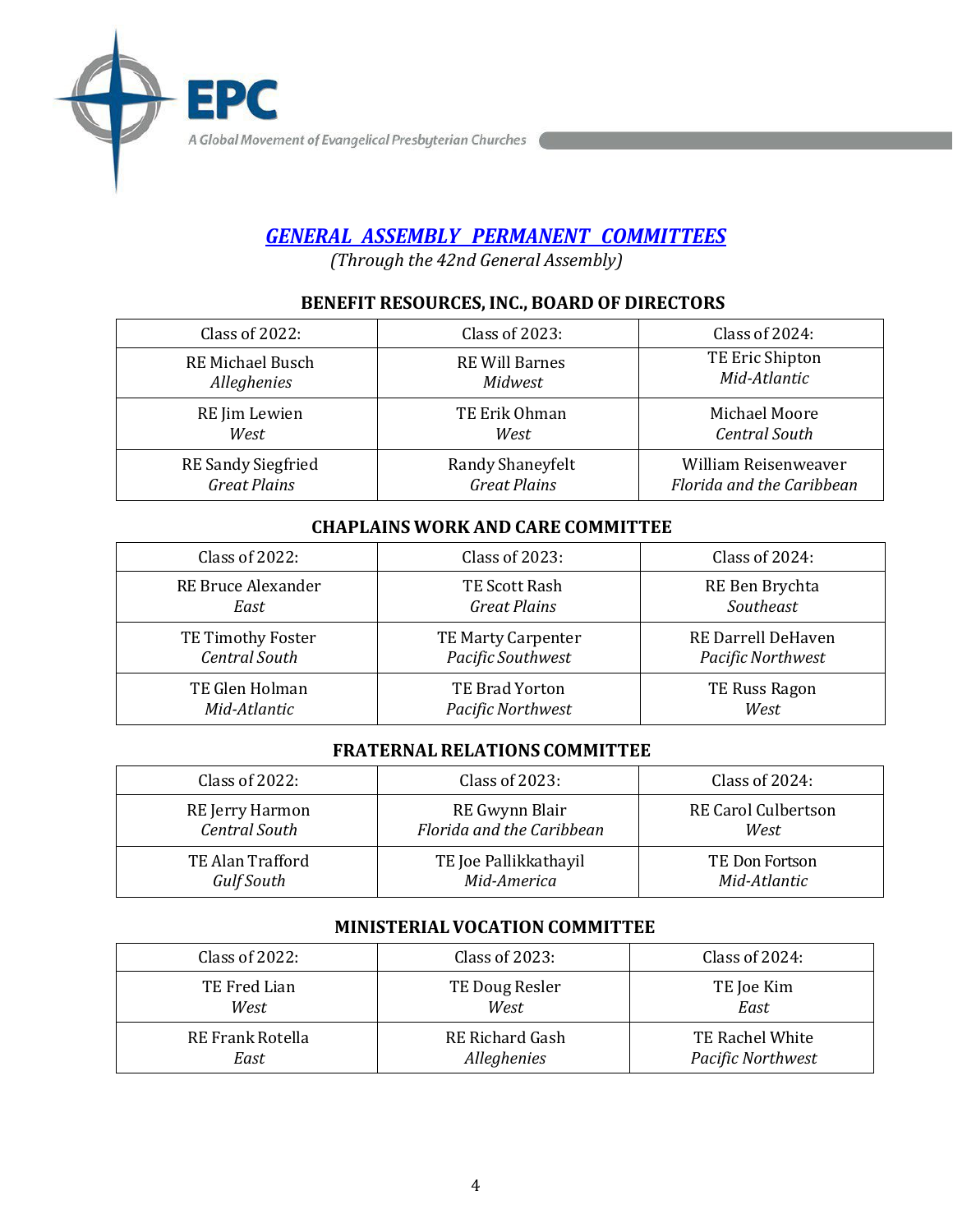A Global Movement of Evangelical Presbyterian Churches

**EPC** 

## **NATIONAL LEADERSHIP TEAM**

| Class of 2022:            | Class of $2023$ :         | Class of $2024$ :    |
|---------------------------|---------------------------|----------------------|
| RE Chris Danusiar         | <b>RE Victor Jones</b>    | <b>RE Mart Buntz</b> |
| Rivers and Lakes          | <b>Gulf South</b>         | <b>Great Plains</b>  |
| <b>RE Brian Evans</b>     | TE Patrick King           | RE Linda McDaniels   |
| Midwest                   | Pacific Southwest         | West                 |
| <b>RE Frank Carter</b>    | <b>RE Rosemary Lukens</b> | TE Neil Smith        |
| Mid-Atlantic              | Pacific Northwest         | East                 |
| RE Earla Bethel           | TE Dave Strunk            | RE John Ivy          |
| Florida and the Caribbean | Southeast                 | <b>Central South</b> |

## **NEXT GENERATION MINISTRIES COUNCIL**

| Class of 2022:                                     | Class of 2023:                           | Class of 2024:                       |
|----------------------------------------------------|------------------------------------------|--------------------------------------|
| Jen Burkholder<br>Alleghenies                      | TE Michael Davis<br><b>Central South</b> | Greg Aydt, Co-Chairman<br>West       |
| Martha Daniel<br>Alleghenies                       | <b>Becky Shultz</b><br>West              | Meg DeHaven, Chairman<br>East        |
| <b>RE Enid Flores</b><br>Florida and the Caribbean |                                          | TE Andrew Mills<br><b>Gulf South</b> |
| TE Andy Koesters<br>Mid-Atlantic                   |                                          |                                      |

#### **NOMINATING COMMITTEE**

| Class of $2022$ :            | Class of $2023$ :         | Class of $2024$ :             |
|------------------------------|---------------------------|-------------------------------|
| RE John Adamson              | <b>RE Marian Bradshaw</b> | TE Joshua Hurd                |
| <b>Central South</b>         | Rivers and Lakes          | Pacific Northwest             |
| <b>RE Brian Altmyer</b>      | <b>TE Alan Conrow</b>     | <b>RE Ann Weston</b>          |
| Alleghenies                  | Midwest                   | Mid-America                   |
| <b>RE Henry Beck</b>         | TE Wayne Hardy            | RE Joe McCoy                  |
| <b>Gulf South</b>            | <b>Great Plains</b>       | Mid-Atlantic                  |
| RE Jan Bole                  | TE Juan Rivera            | <b>TE David Ricketts</b>      |
| West                         | Florida and the Caribbean | Pacific Southwest             |
| <b>RE Alan Smith</b><br>East |                           | TE Jeff Chadwick<br>Southeast |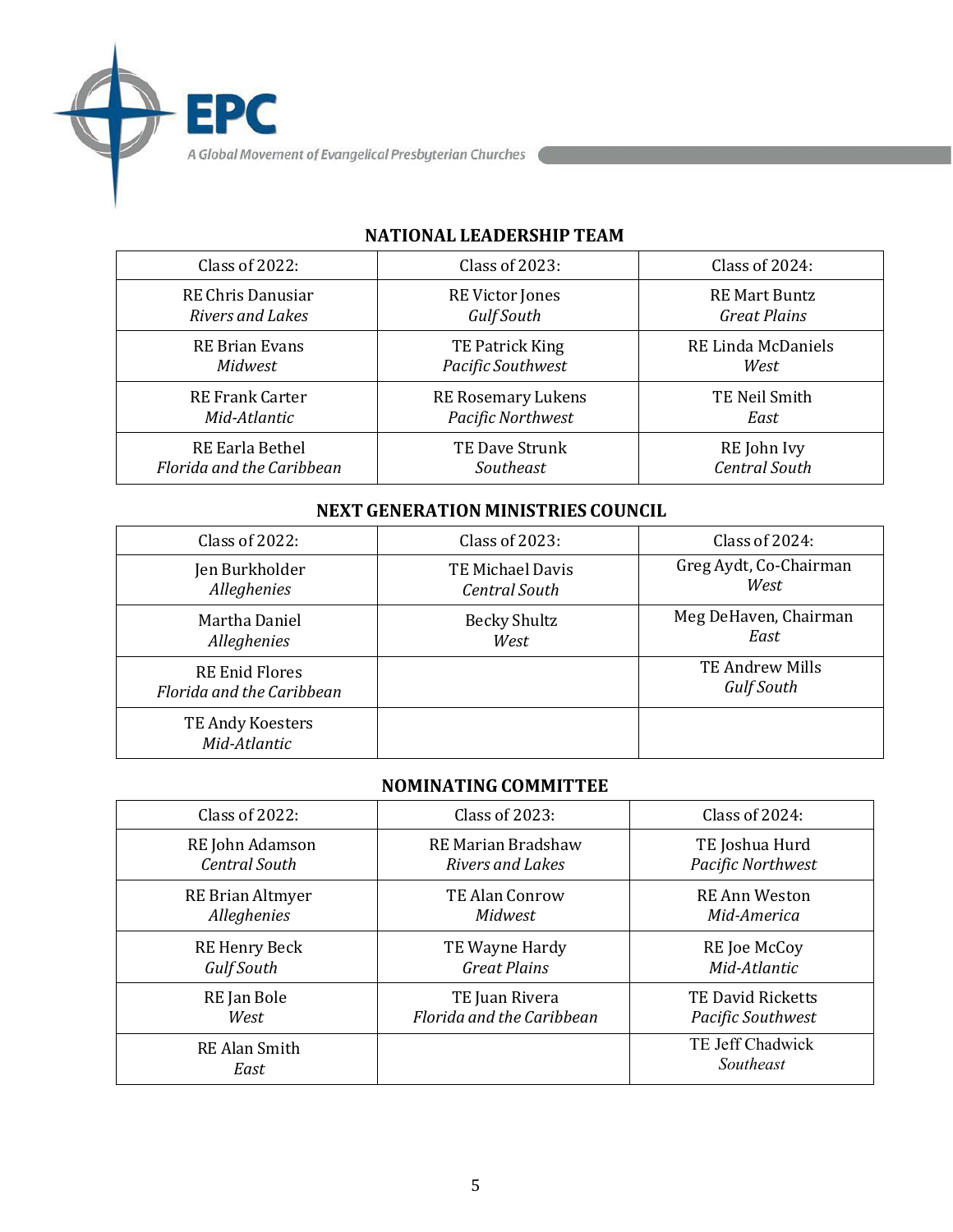A Global Movement of Evangelical Presbyterian Churches

**EPC** 

### **PERMANENT JUDICIAL COMMISSION**

| Class of $2022$ :      | Class of 2023:        | Class of 2024:            |
|------------------------|-----------------------|---------------------------|
| TE George Dakin        | RE Yvonne Chapman     | RE Amanda Cowan           |
| Pacific Northwest      | Central South         | Florida and the Caribbean |
| TE Neil Ellison        | <b>RE Ken Roberts</b> | <b>RE Brian Wyatt</b>     |
| Mid-Atlantic           | West                  | Pacific Southwest         |
| <b>RE Donald Harms</b> | RE Jeff Hollingsworth | <b>RE Forrest Norman</b>  |
| Midwest                | Southeast             | Alleghenies               |

#### **PRESBYTERY REVIEW COMMITTEE**

| Class of $2022$ : | Class of $2023$ :       | Class of $2024$ :         |
|-------------------|-------------------------|---------------------------|
| RE George King    | <b>RE Ron Bengelink</b> | RE Jane Bodden            |
| <b>Gulf South</b> | Pacific Northwest       | Florida and the Caribbean |
| RE Ray Kinat      | TE Jason Steele         | <b>RE Bill Myers</b>      |
| Alleghenies       | Midwest                 | Pacific Southwest         |

### **THEOLOGY COMMITTEE**

| Class of $2022$ :   | Class of $2023$ :       | Class of $2024$ :        |
|---------------------|-------------------------|--------------------------|
| RE Gordon Miller    | RE Fred Flinn           | TE Cameron Shaffer       |
| Mid-Atlantic        | <b>Central South</b>    | East                     |
| RE John Moody       | TE Zach Hopkins         | <b>RE Carol Williams</b> |
| <b>Great Plains</b> | <b>Rivers and Lakes</b> | Alleghenies              |

## **WORLD OUTREACH COMMITTEE**

| Class of $2022$ :       | Class of $2023$ :      | Class of $2024$ :      |
|-------------------------|------------------------|------------------------|
| RE Phyllis Ellsworth    | TE Whitney Alexander   | TE Rick Dietzman       |
| Midwest                 | <b>Gulf South</b>      | Pacific Northwest      |
| RE Johnny Long          | TE Waring Porter       | RE Susan Lear          |
| West                    | <b>Central South</b>   | <b>Great Plains</b>    |
| RE David Van Valkenburg | <b>RE David Miller</b> | <b>RE Wes Peterson</b> |
| West                    | Rivers and Lakes       | Mid-Atlantic           |